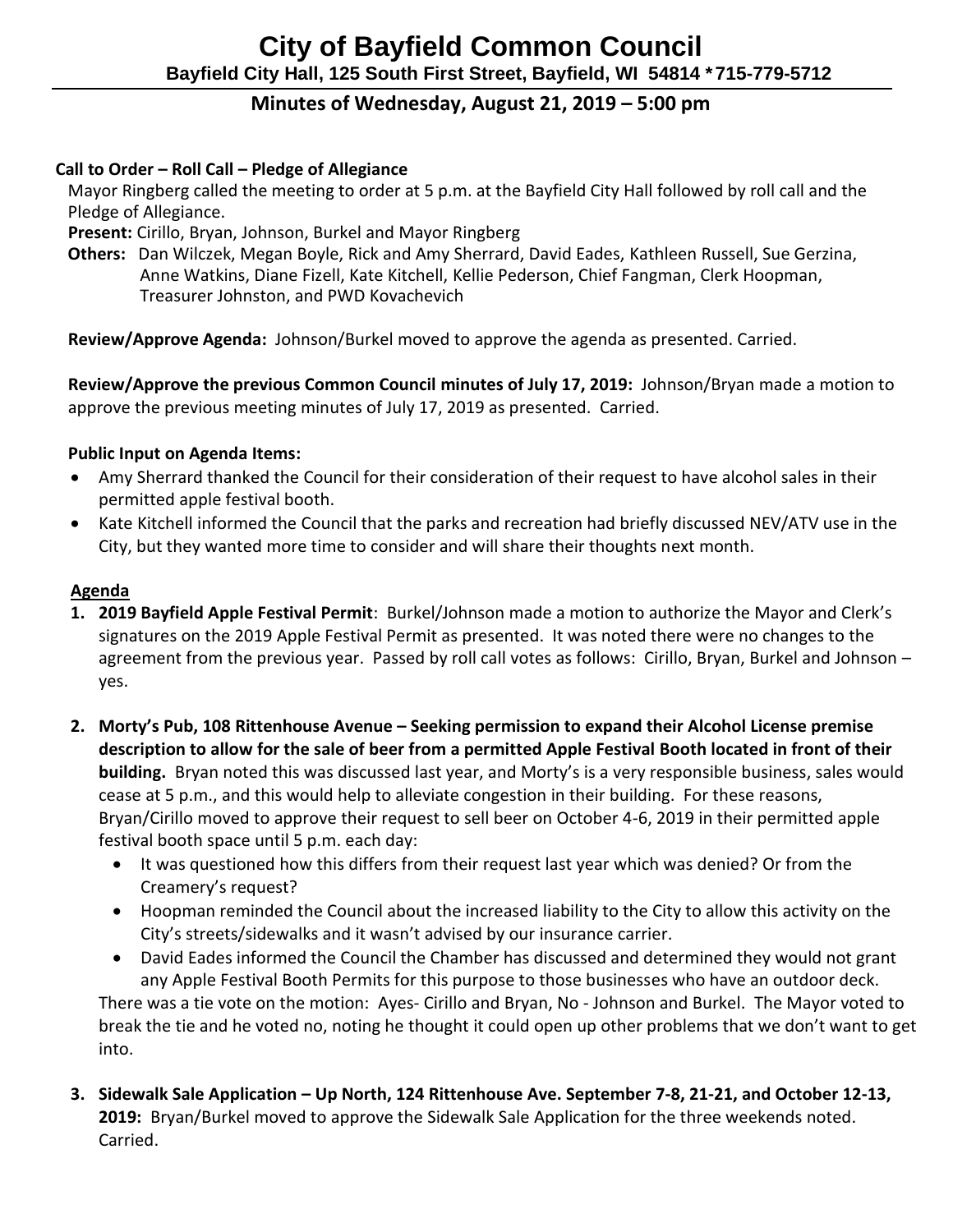**4. Bayfield Heritage Association's Request to purchase Block 74, Lot 19 – Follow Up:** 

Mr. Dan Wilczek, commented:

- They are grateful the City is considering their request and they understand the City doesn't generally engage in selling City properties.
- BHA is committed to the City. They want their expansion to be a model for the City and to be a pivotal project we are all proud of.
- They feel all issues can be solved.
- They can't go through the effort of going forward with their plans if they don't own the land.
- And finally, BHA has a track record of following through with their plans and would like to move forward in order to realize the potential for this project.

PWD Kovachevich informed the Council the Public Works Committee made a motion to retain the Lot 19. All PWC members are supportive of BHA and their missions, but there is a huge parking issue that must be addressed. They felt they have been neglectful to not have investigated that area for increased parking. They determined the best use of the parking lot would be for daytime users. Megan Boyle mention the 14 day parking, and concurred day parking would improve the day-to-day parking congestion.

Burkel mentioned the possibility of how the facility could be used year around. What is the economic value to the City? Loss?

Mayor Ringberg said he would like more time to consider with hopes a final decision would be made at their next meeting.

Kathleen Russell suggested BHA should have been invited to the Public Works Meeting.

Kate Kitchell wondered about the possibility of an exchange? Could they come up with parking elsewhere?

Cirillo commented that long term parking is a legitimate need.

Bryan/Johnson moved to table decision making until the next meeting. Carried.

- **5. 2019-2020 Servers License Requests**: Johnson/Burkel moved to approve the server's requests as presented. Carried.
- **6. All-Terrain Vehicles - Designated Routes in Town of Bayfield, Madeline Island and proposed City of Bayfield Routes**

The City has recently learned the Town of Bayfield, Town of Russell and Madeline Island have opened up many of their roads for ATV/NEV use. The City is currently an island and we should consider opening up the City for this use. PWD Kovachevich provided a map showing potential routes. The Public Works Committee supported opening up the entire City so users could easily access defined routes that are signed. Johnson/Bryan made a motion to open up the City to ATV/UTV's and change the ordinance accordingly. Discussion.

- Some questions ensued on proposed trails as the map did not copy well and the names of streets were difficult to read.
- Where would ATV's/NEV's be parking?
- Cirillo said it seemed like a lot to her and she felt many people liked Bayfield due to our quiet sports. Seems abrupt to her. Are we the cute city, or?
- Require a hearing be had on the proposed ordinance Change.
- Seek the Chamber of Commerce's input.
- Chief Fangman was asked if he had any concerns. He mentioned concerns about all traffic, including, scooters, bikes, etc. ATV/UTV's are just one more added element. Since everyone else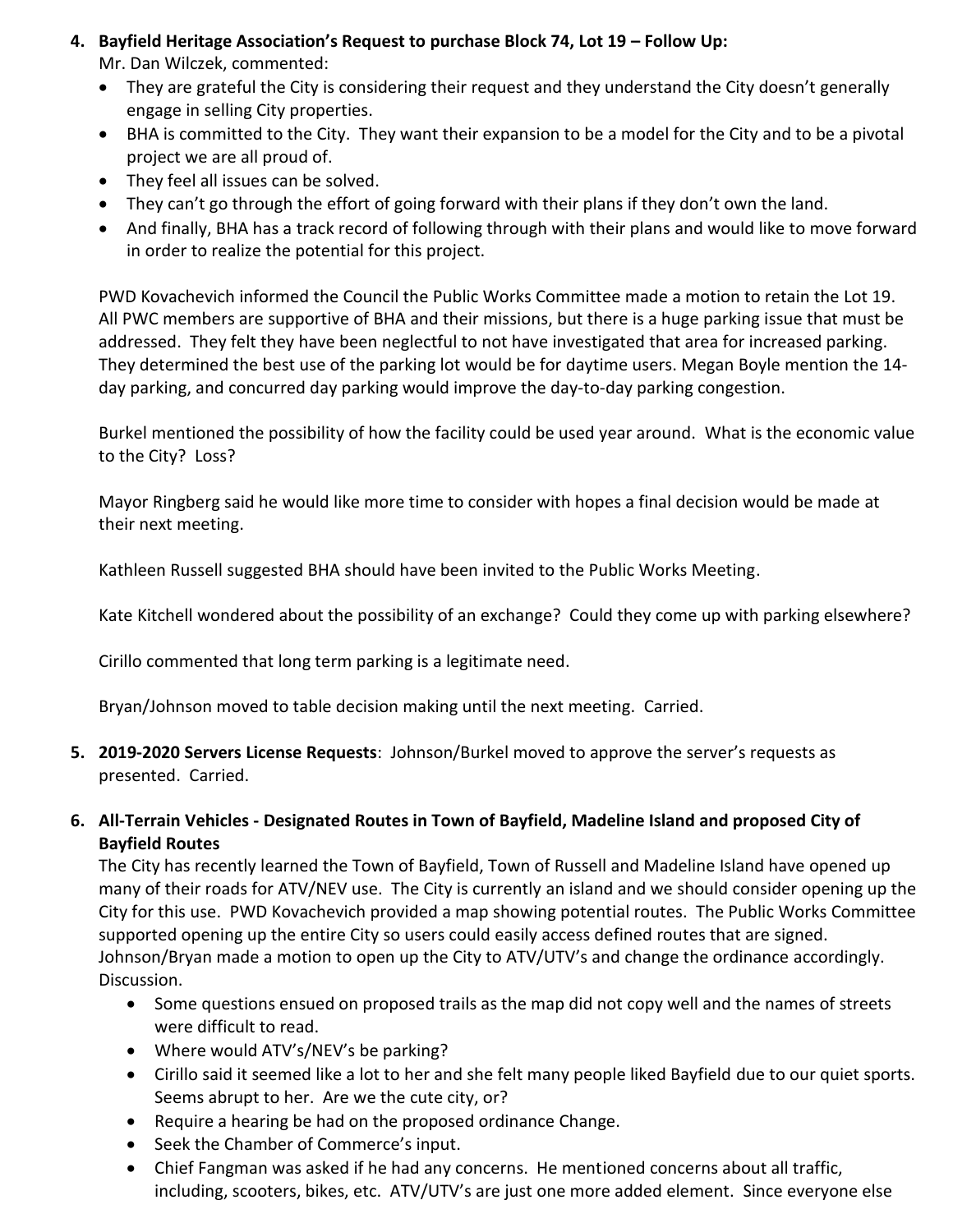around us allows them, we could try it for a year and then rescind the ordinance if necessary. Carried.

- **7. Room Tax Report 2<sup>nd</sup> Quarter Report:** The Council received the 2<sup>nd</sup> Quarter Room Tax Report. Our collections are down again. We continue to have a lot of day trippers, as supported by Apostle Islands National Lakeshore data.
- **8. Commercial Zoning (Jim Bryan):** Jim Bryan asked if the Plan Commission could look at the Commercial District Boundaries. He said it's a fairly large district and it doesn't support residential housing. Russell said it's been hard to sell any properties not on Rittenhouse Avenue. It was noted, the sign ordinance could be revisited to benefit those not on main street a little better. Hoopman noted there is an action item in the new comprehensive plan that notes review and possible revisions of the allowed uses in the Commercial District.
- **9. Committee Appointments/Resignations:** None, but the City is looking for a member for the P&Rec. Committee.

## **10. Project Updates:**

- a. **2019 Comprehensive Plan – Action Planning:** All of our Committees need a round of applause. There is a smaller group who is working on creating a table that outlines all of the actions submitted.
- b. **Old Jail – Bayfield Heritage Association:** This project made the Duluth and WI news.
- c. **Green Tier Legacy Community Alliance for Health Projec**t: Nothing new to report.
- d. **Marina Breakwall/Seawall Evaluation:** On behalf of the City of Bayfield Harbor Commission, MSA submitted a HAP grant for 80% funding. Strand Associates also provided another potential lead on a new pool of grant money we could try and obtain.
- e. **GBWWTP Solar Project –Eagle Point Solar:** This project is going well. The panels are all up, and we are now waiting for EPS to hook-up the monitoring system and to get state approval.
- f. **Big Ravine & Wayfinding System Project:** On going process. Coordinating with the now re-established sign committee about the signage plan.
- g. **Bayfield Area Trails (BATs):** The Council received a draft BATs Committee Charter for review. The mission of the group is to work on trail connections, and to develop a cohesive plan for multiple jurisdictions. Bryan/Burkel moved to grant authorization allowing the Mayor to sign the Charter. Carried.

## **11. Mayor's Report**

Kellie Pederson was present to provide a summary on the recent Housing Study initiative. The regional group is asking the City of Bayfield, who has the lowest LMI, to be the lead application. Discussion. Johnson/Burkel made a motion granting conditional approval to be the lead partner on the Housing Grant Application provided we are reimbursed for administration costs, if there are any, and if our participation amount goes up from the estimated \$3587.10, we have the option to back out. Carried.

 The Mayor shared a request from the League of Wisconsin Municipalities asking Mayor's to add their voices to the call for leadership on mass violence, by adding the Mayor's name to a joint letter, which will be sent by the League to the Governor and Legislative Leadership calling for their participation and action. The Council was very supportive of the Mayor adding his name to the list.

**File Reports from Committees, Commission & Boards: Architectural Review Board**: Minutes of July 22, 2019 **BRB:** Minutes of April 9, 2019 **Courthouse:** Minutes of August 20, 2019